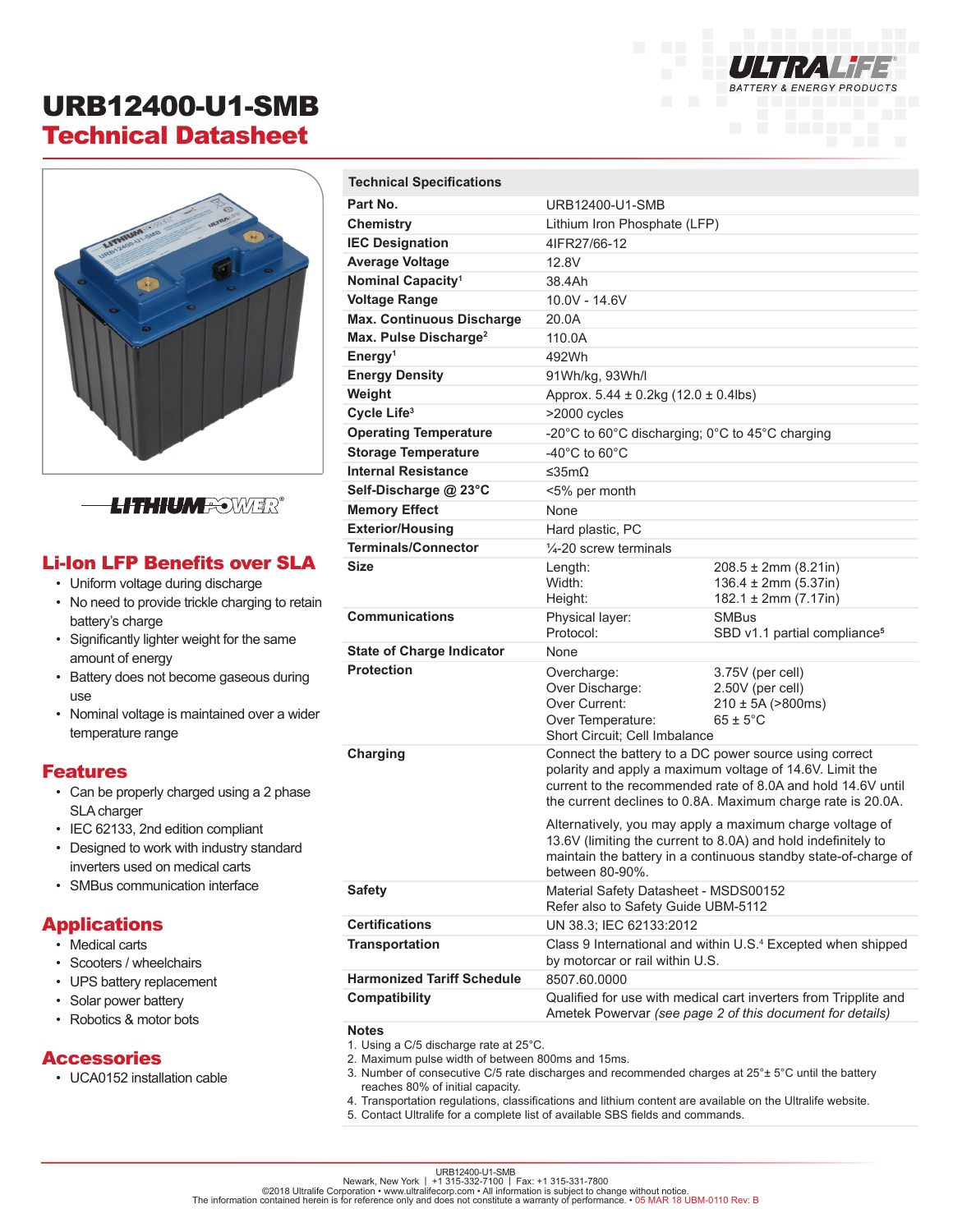## **Dimensions**









## **Compatibility**

The Ultralife URB12400-U1-SMB is qualified for use with the following medical cart inverters:

- Tripplite 'Power Modules' HC150SL, HCINT150SL or HC150ATD
- Ametek Powervar 'Mobile Power Managers' ABCE150-11M2 or ABCE150-22M2.

The Ultralife URB12400-U1-SMB is a direct replacement\* for the Valence Technology U1-12RT or U1-12RJ, the Inventus Power U1-40 or the Power-Sonic PSL-12450

\* Some legacy medical inverter systems may require a firmware update to fully utilize battery fuel gauging. When used in other, non-medical inverter systems please contact Ultralife for compatibility advice.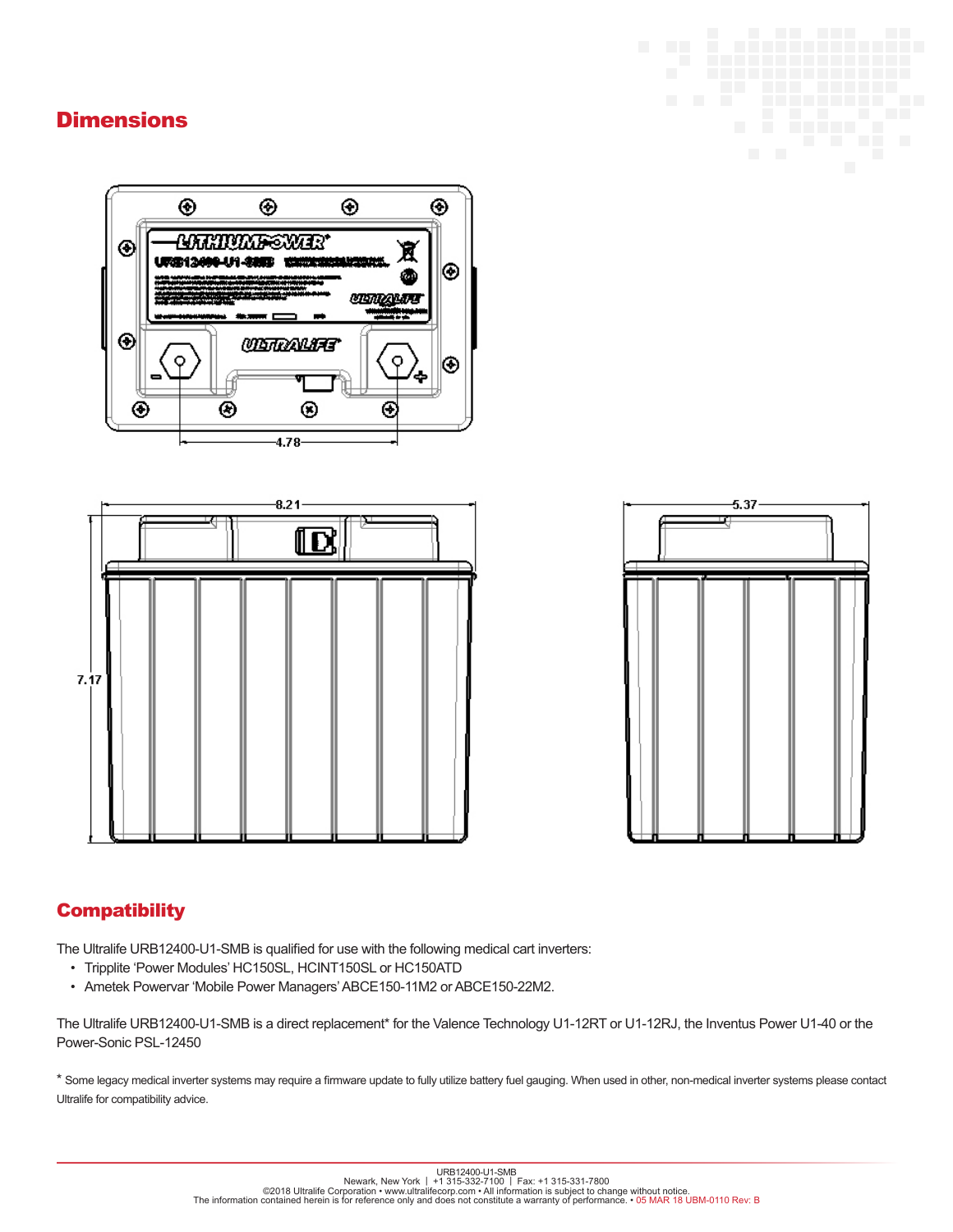# Performance Graphs